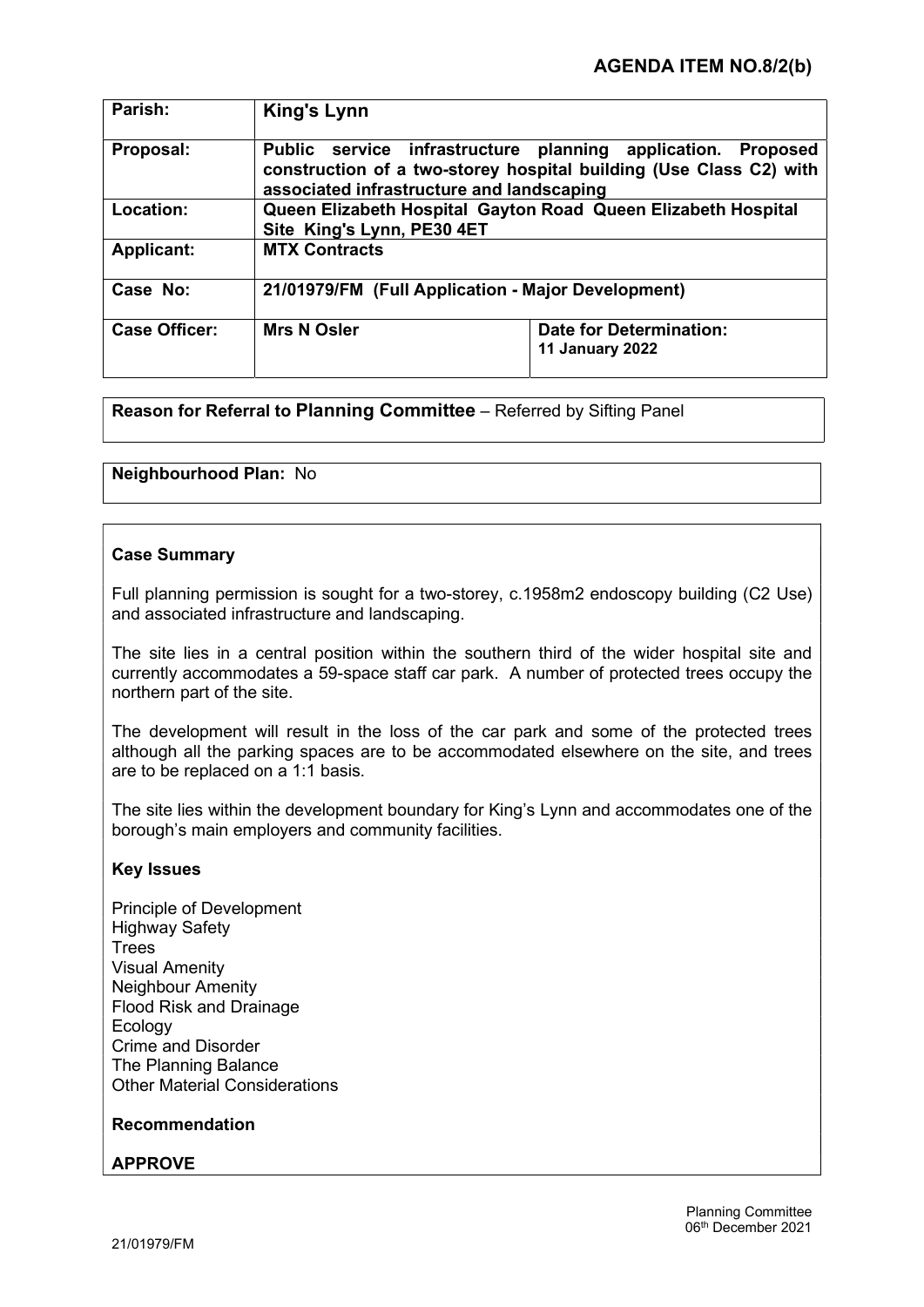# THE APPLICATION

The site comprises a 59-space staff car park within a central and prominent position in the southern third of the wider hospital site. The site's northern boundary incorporates a landscaped tree belt where trees are protected by Group Tree Preservation Order (TPO.)

Full planning permission is sought for a two-storey, modular clad building with a floor area of approximately 1958m2. The building measures approximately 51m long by 29m wide. Ground levels change across the site with the land rising to the north. The building has a flat roof and measures, at its highest point, 9m above adjacent ground level.

The modular construction will be clad with Seren Gold Europanels and will have a grey brickwork plinth. The building would accommodate a replacement endoscopy unit that is currently accommodated within the main hospital building.

The proposed building will provide the following:

- Ground floor 1,321.1 sq.m (clinical rooms)
- First floor 637.2 sq.m (offices and plant (internal plant 550.2m2; external plant 131.02m2)) and
- External gas store, transformer and generator. The external gas store will accommodate up to 54 cylinders of gas, each up to around a tonne; Entonox and CO² may have less as they come in smaller cylinders:
- Medical air cylinders (12)
- $\bullet$   $Q^2$  cylinders (12)
- Entonox cylinders (8)
- $\bullet$  CO<sup>2</sup> cylinders (8)

In addition to the main building, the application comprises:

- The delivery of a cycle storage unit to accommodate up to 12-cycles
- Formalised landscape scheme of enhancements and
- 1:1 replacement tree planting of trees covered by the group TPO.

The building is proposed to bring a 'new prominence to the main hospital entrance route'.

All 59 car-parking spaces that have been lost are to be accommodated elsewhere on the site.

Given funding and operational timescales, groundworks have already commenced on site. The applicant is aware that this is at their own risk.

## SUPPORTING CASE

None received at time of writing report.

### PLANNING HISTORY

There is extensive history on the wider hospital site. However, in relation to this part of the site the following planning history is relevant:

2/96/1506/F: Application Permitted: 16/04/97 - Construction of day surgery unit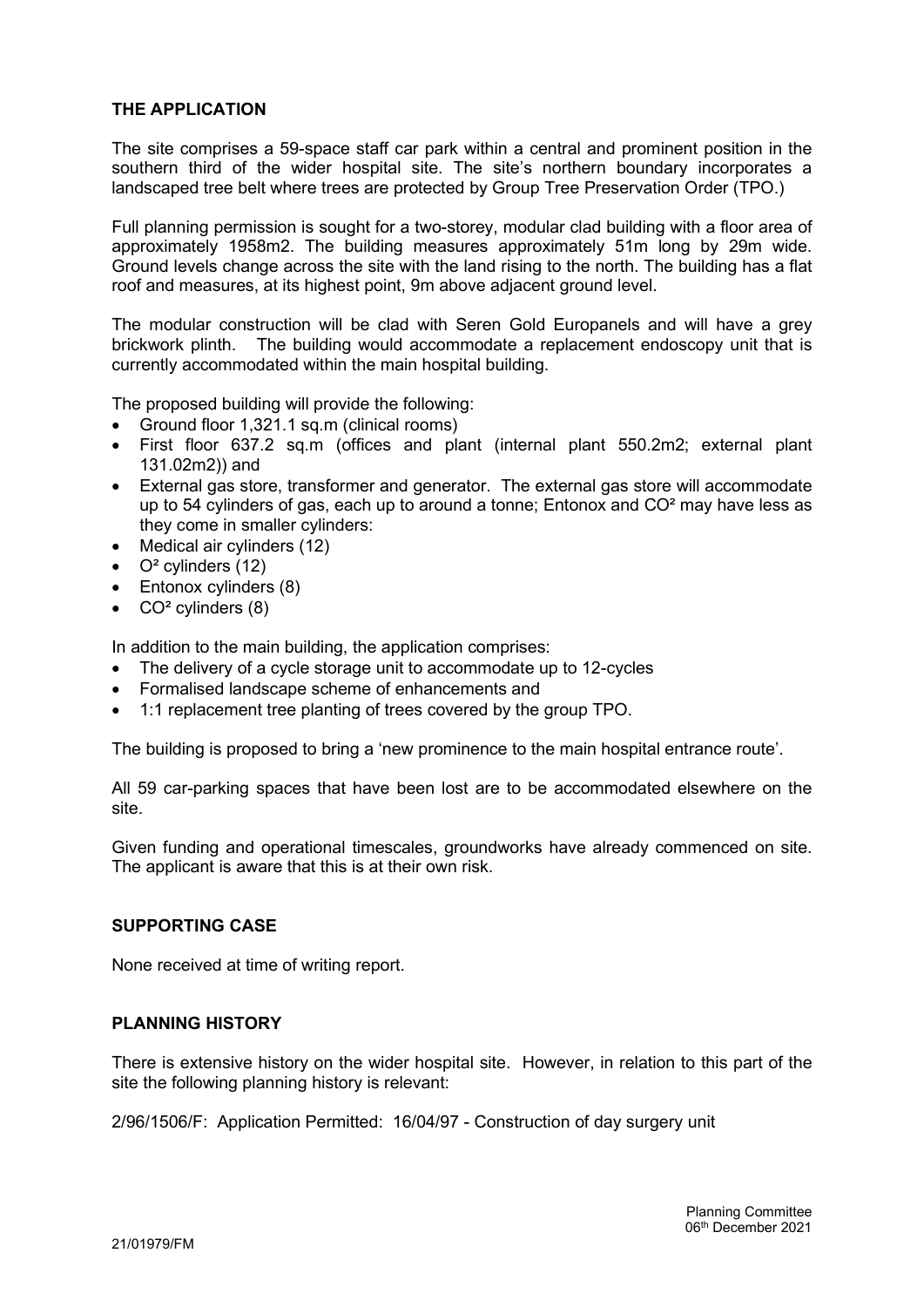# RESPONSE TO CONSULTATION

#### Parish Council: N/A

Highways Authority (NCC): NO OBJECTION As you will be aware, whilst we have no objection to the proposals, we did raise initial concern with regard to the loss of on-site parking associated with the new building proposed.

The applicant has however reviewed the proposals, and confirmed that additional parking can be provided elsewhere within the campus to offset the loss of the 59 parking spaces which will be lost as a result of the development.

In addition, they have confirmed that they are willing to appoint a Travel Plan co-ordinator and implement a site wide Travel Plan for the entire campus to encourage more sustainable travel.

Whilst I accept that the Travel Plan will need to be agreed at a later date, should you be minded to approve the application, my colleague Ian Dinmore has provided some initial comments which I would be grateful if you could pass on to the applicant.

In light of the above, I can confirm that the HA has no objection to the proposals and welcome the commitment to implement a TP going forward.

In light of the above, should you be minded to approve the application, I would recommend the inclusion conditions and informative notes relating to the provision of the replacement car parking spaces and the implementation of a Travel Plan.

Arboricultural Officer (BCKLWN): NO OBJECTION The application calls for the removal of a number of trees, protected by a current TPO numbered, 2/TPO/00337, to facilitate the development.

Trees are to replaced on a 1:1 basis.

It is worth noting that the protected trees have been designated as a 'group' on the TPO numbered; 2/TPO/00337, the latest government advice states: 'The group category should be used where the individual category would not be appropriate and the group's overall impact and quality merits protection.'

Whilst the removal of these trees is regrettable, I am confident that the replacement trees (extra heavy standard, 14-16cm girth, approx. 2.5-3m tall) detailed in the arb report authored Wharton Natural Infrastructure Consultants will mitigate the losses, and will, in time, provide a suitable replacement to the protected group of trees.

Please condition any permission to be carried out in accordance with the arb report, plans and method statement authored by Wharton Natural Infrastructure Consultants.

CSNN: NO OBJECTION Other than a condition relating to the development being carried out in accordance with the noise survey, this is not a development I have any concerns about as it is some distance from noise sensitive receptors and is within the current hospital site. Surface water drainage provision already appears to exist and foul will go to main sewerage system.

Environmental Health & Housing – Environmental Quality (BCKLWN): NO **OBJECTION** With respect to the above application, a Desk Study & Phase I Risk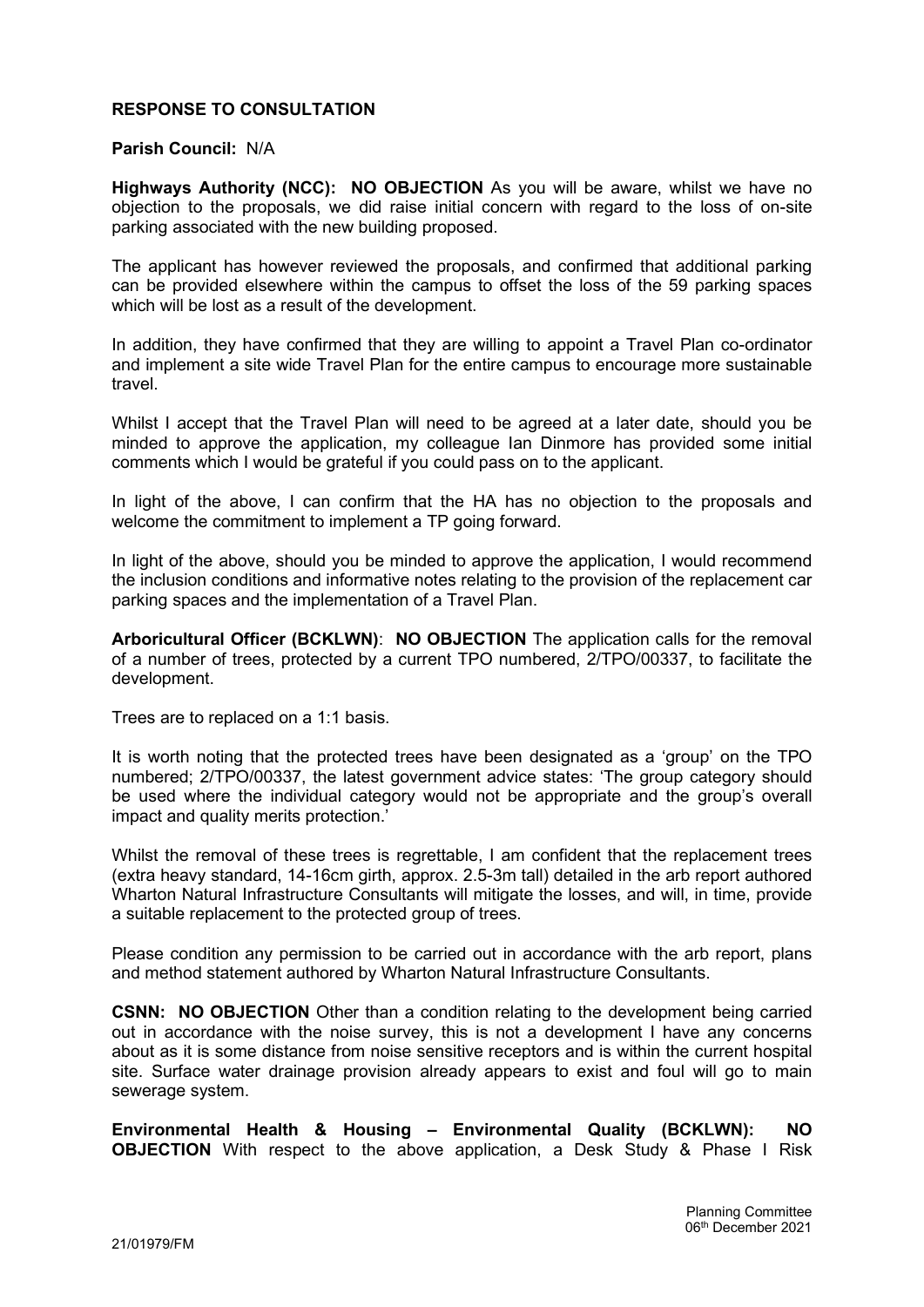Assessment report dated August 2021 by MRH Geotechnical Ltd. with report no. 2122-0005- DS has been submitted and reviewed accordingly.

According to the report, the earliest map from 1824 shows the site was undeveloped and a more detailed 1884 map shows a small sand pit which was abandoned by 1904. By 1967 there was no significant changes within the site vicinity except the new A149 to the east, subsequently followed by the Queen Elizabeth Maternity Hospital in 1974 amongst other hospitals. The site also does not lie within 500m of a site of special scientific interest or any landfill sites.

A site reconnaissance visit shows no evidence of contamination and no gas protection required due to its radon risk assessment. A preliminary conceptual site model shows potential sources of contaminants in soil and/or water with potential identified pathways to receptors. But a qualitative risk assessment considers the risk to be low to very low due to the unlikelihood of significant contamination being present on the site. Subsequently, the report concludes that there may be some potential for Made Ground associated with possible terracing of the site, but contamination of this material is considered unlikely.

Consequently, the information submitted does not indicate the presence of significant land contamination. However, the historical use as hospital complex means that it's possible that some unexpected contamination could be present. Therefore, I recommend a condition relating to unexpected contamination be appended to any permission granted.

Police Architectural Liaison Officer: NO OBJECTION The proposed layout does show that Crime Prevention Through Environmental Design features have mostly been carefully considered and incorporated into this proposal. I would be pleased to work with the agent or developer to ensure that this approach continues. This is by far the most efficient way in which to proceed with commercial developments and is a partnership approach to reduce criminal opportunity.

Environment Agency: NO OBJECTION Thank you for your email. We have reviewed the information submitted and have no comment to make on this application.

### Contamination

The site is located above a Principal Aquifer. However, we do not consider this proposal to be High Risk. Therefore, we will not be providing detailed site-specific advice or comments with regards to land contamination issues for this site. The developer should address risks to controlled waters from contamination at the site, following the requirements of the National Planning Policy Framework and the Environment Agency Guiding Principles for Land Contamination, which can be found here: https://www.gov.uk/government/publications/managing-and-reducing-land-contamination

Infiltration Sustainable Drainage Systems (SuDS) The water environment is potentially vulnerable and there is an increased potential for pollution from inappropriately located and/or designed infiltration (SuDS). We consider any infiltration (SuDS) greater than 2.0 m below ground level to be a deep system and are generally not acceptable. If the use of deep bore soakaways is proposed, we would wish to be re-consulted. All infiltration SuDS require a minimum of 1.2 m clearance between the base of infiltration SuDS and peak seasonal groundwater levels. All need to meet the criteria in our Groundwater Protection: Principles and Practice (GP3) position statements G1 to G13 which can be found here: https://www.gov.uk/government/collections/groundwater-protection. In addition, they must not be constructed in ground affected by contamination.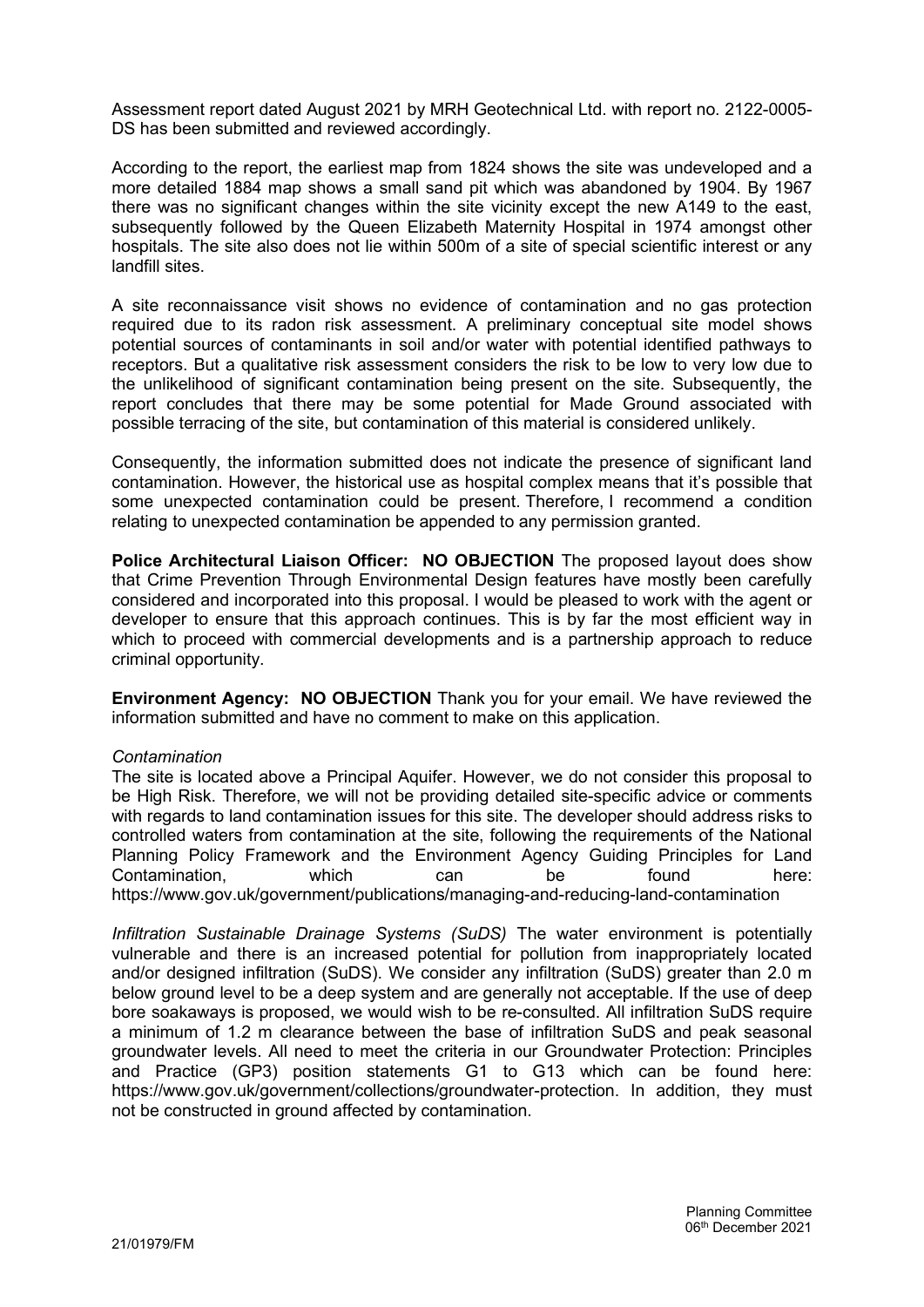# Anglian Water: NO OBJECTION

Assets Affected: Our records show that there are no assets owned by Anglian Water or those subject to an adoption agreement within the development site boundary.

Wastewater Treatment: The foul drainage from this development is in the catchment of Kings Lynn Water Recycling Centre that will have available capacity for these flows.

Used Water Network: This response has been based on the following submitted documents: Flood Risk Assessment. The sewerage system at present has available capacity for these flows. If the developer wishes to connect to our sewerage network they should serve notice under Section 106 of the Water Industry Act 1991. We will then advise them of the most suitable point of connection.

Surface Water Disposal: From the details submitted the proposed method of surface water management does not relate to Anglian Water operated assets. As such, we are unable to provide comments on the suitability of the surface water management. Should the proposed method of surface water management change to include interaction with Anglian Water operated assets, we would wish to be reconsulted to ensure that an effective surface water drainage strategy is prepared and implemented.

Historic Environment Service (NCC): NO OBJECTION There are no known archaeological implications.

King's Lynn Area Consultative Committee (KLACC): NO OBJECTION

### REPRESENTATIONS

None received at time of writing report.

# LDF CORE STRATEGY POLICIES

- CS01 Spatial Strategy
- CS02 The Settlement Hierarchy
- CS03 King's Lynn Area
- CS08 Sustainable Development
- CS10 The Economy
- CS11 Transport
- CS12 Environmental Assets
- CS13 Community and Culture

### SITE ALLOCATIONS AND DEVELOPMENT MANAGEMENT POLICIES PLAN 2016

- DM1 Presumption in Favour of Sustainable Development
- DM2 Development Boundaries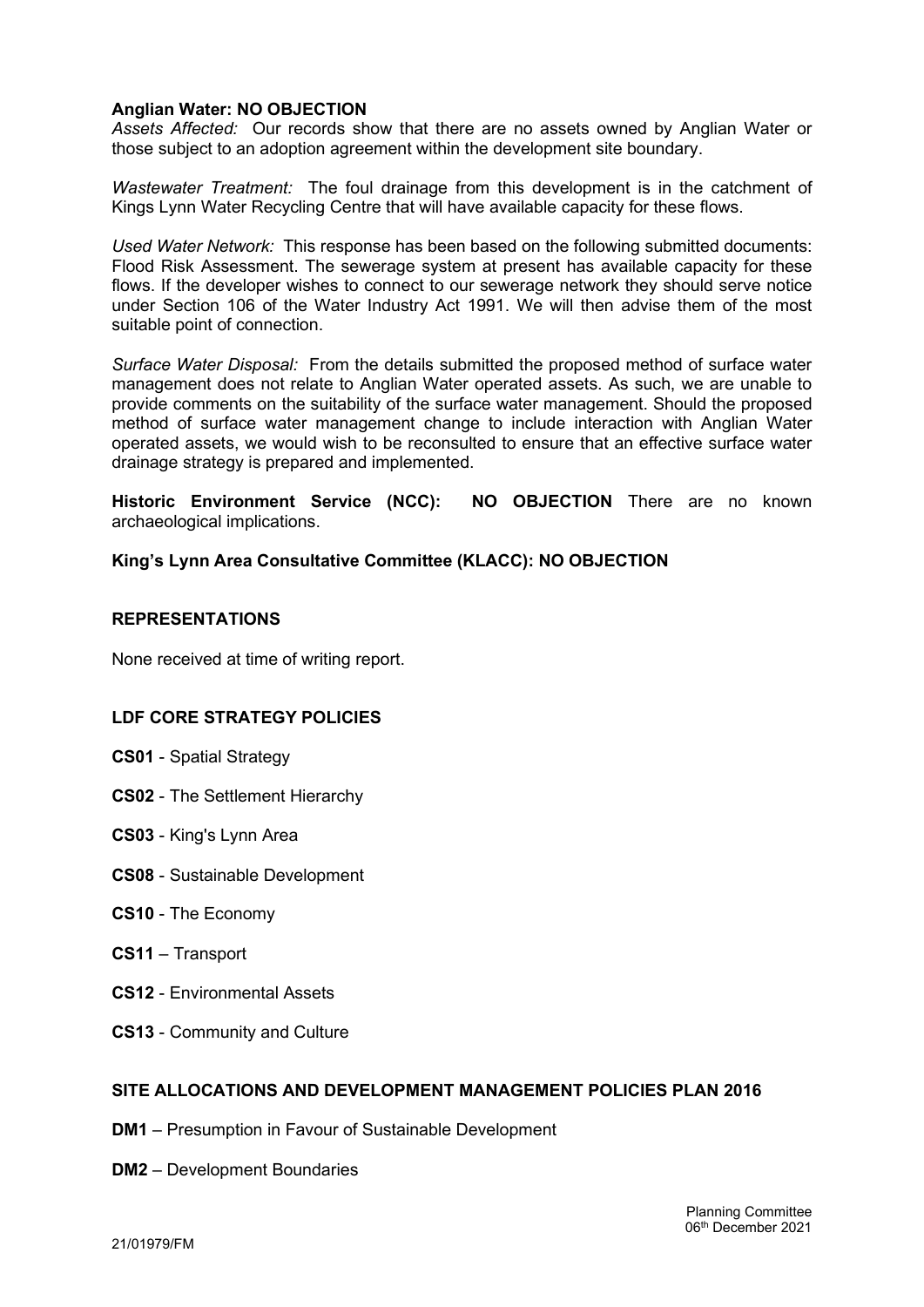DM9 - Community Facilities

DM15 – Environment, Design and Amenity

DM17 - Parking Provision in New Development

### NATIONAL GUIDANCE

National Planning Policy Framework (NPPF) Planning Practice Guidance (PPG) National Design Guide 2019

### PLANNING CONSIDERATIONS

The main issues for consideration in the determination of this application are:

Principle of Development Highway Safety **Trees** Visual Amenity Neighbour Amenity Flood Risk and Drainage Ecology Crime and Disorder The Planning Balance Other Material Considerations

### Principle of Development

The development is a replacement facility within the grounds of the hospital which is within the development boundary for King's Lynn and is one of the borough's main employers and community facilities.

The development will not result in an increase in the number of patients or staff. It is however to be accommodated in an entirely new building in an area that currently accommodates 59 staff car parking spaces and a number of protected trees covered by a group Tree Preservation Order (TPO.)

Paragraph 96 of the NPPF states: To ensure faster delivery of other public service infrastructure such as further education colleges, hospitals and criminal justice accommodation, local planning authorities should work proactively and positively with promoters, delivery partners and statutory bodies to plan for required facilities and resolve key planning issues… It also states, at para 123: Local planning authorities … should support proposals to...b) make more effective use of sites that provide community services such as schools and hospitals, provided this maintains or improves the quality of service provision...

Local policy also supports the provision of further community facilities, particularly Core Strategy Policy CS13 – Community and Culture, which makes specific reference to "...work with NHS Norfolk to ensure that new health facilities are provided to serve an expanded population particularly in growth areas in King's Lynn...'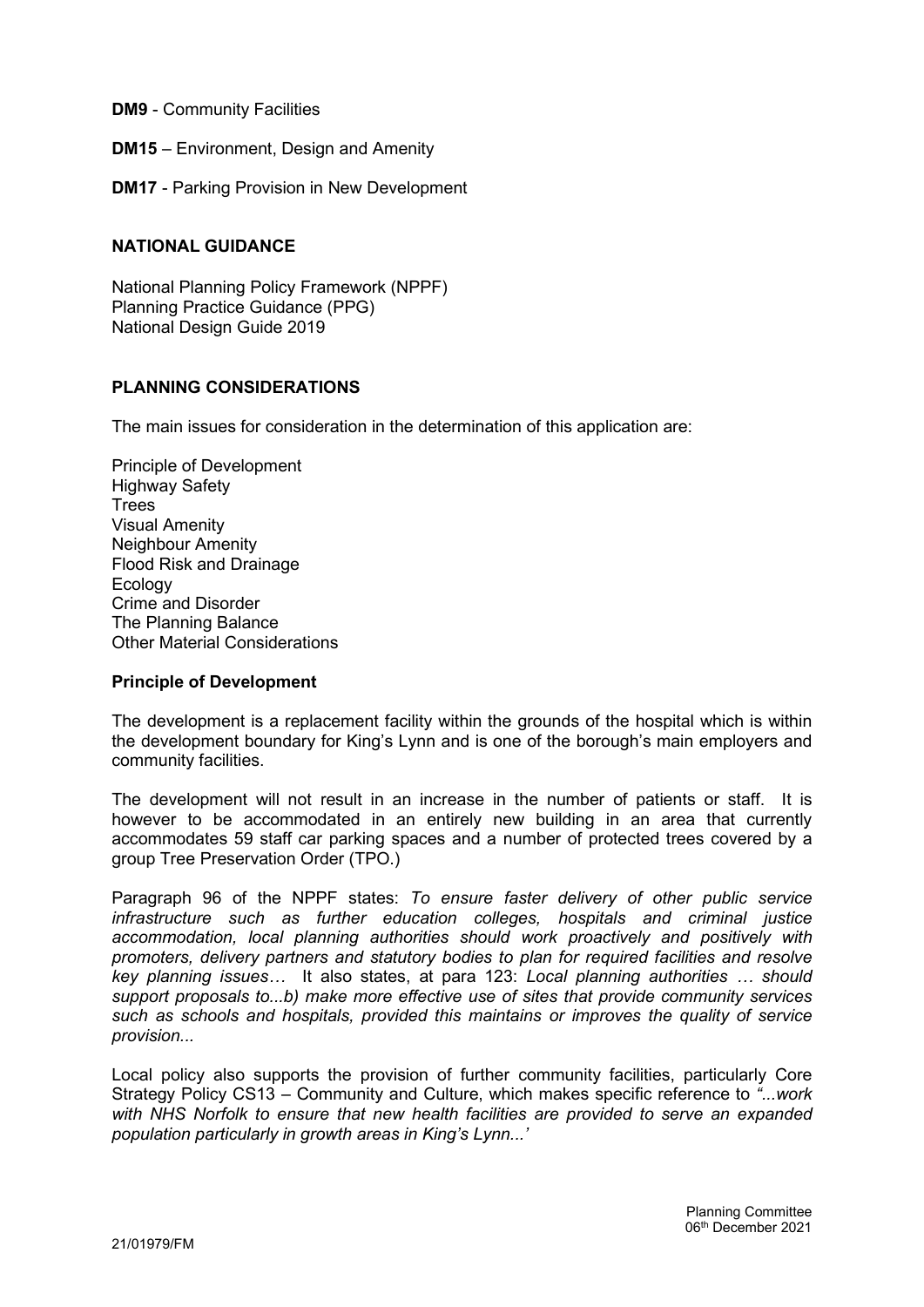The principle of development is therefore strongly supported subject to consideration of other relevant planning policy and guidance.

## Highway Safety

The Local Highway Authority raise no objection on the basis that the development will not materially increase the vehicular activity associated with the wider site and that all the lost spaces are to be provided elsewhere on the wider site. As such the status quo is retained in terms of highway / parking impacts.

Conditions requiring the provision of the additional spaces and a Travel Plan (the latter of which would result in overall betterment in terms of sustainable transport for the hospital as a whole) will be appended to any permission granted.

As demonstrated through the Transport Assessment the site is well served by modes of transport other than the private car and is therefore in line with this policy aspiration.

The development is therefore considered to accord with the NPPF and Development Plan Policies CS01, CS11 and DM17.

### **Trees**

The updated AIA states that: Every effort has been made to limit the impact of the trees, and the applicant's arboricultural officer has worked closely with the LPA's Arb Officer to bring forward a scheme that is acceptable to all parties and enables the construction of this important building.

The development requires the removal of trees T5, T6, T7, T8, T9, T12, T13, T18 and T19 (pedunculate oak and common walnut) these trees are identified as category B and C trees. In addition, there will be the partial loss of 3no. trees within G2. Therefore a total of 12no. trees are to be removed. However, only 11 of these trees are protected by the group TPO, and one of these trees is a category U tree. As such 10 trees will be replanted to replace the trees covered by the TPO excluding the category U tree. In addition, 3no. trees will be relocated within the application site  $(T14 \text{ and } 2 \times G3)$ , these are category C trees, considered young enough to withstand relocation.

The approach to replacement planting of the TPO'd trees is therefore on a 1:1 basis, oak species at the locations identified on the submitted External Works General Arrangement Plan.

The protected trees have been designated as a 'group' on the TPO numbered; 2/TPO/00337. In this regard the latest government advice states: 'The group category should be used where the individual category would not be appropriate and the group's overall impact and quality merits protection.'

Whilst the removal of these trees is regrettable, the LPA's Arb Officer has stated that he is confident that the replacement trees (extra heavy standard, 14-16cm girth, approx. 2.5-3m tall) will mitigate the losses, and will, in time, provide a suitable replacement to the protected group of trees.

Any permission granted will be conditioned to be carried out in full accordance with the amended Arboricultural Impact Assessment, Arboricultural Method Statement and relevant Arb plans that are contained within these documents and identified on the External Works General Arrangement Plan.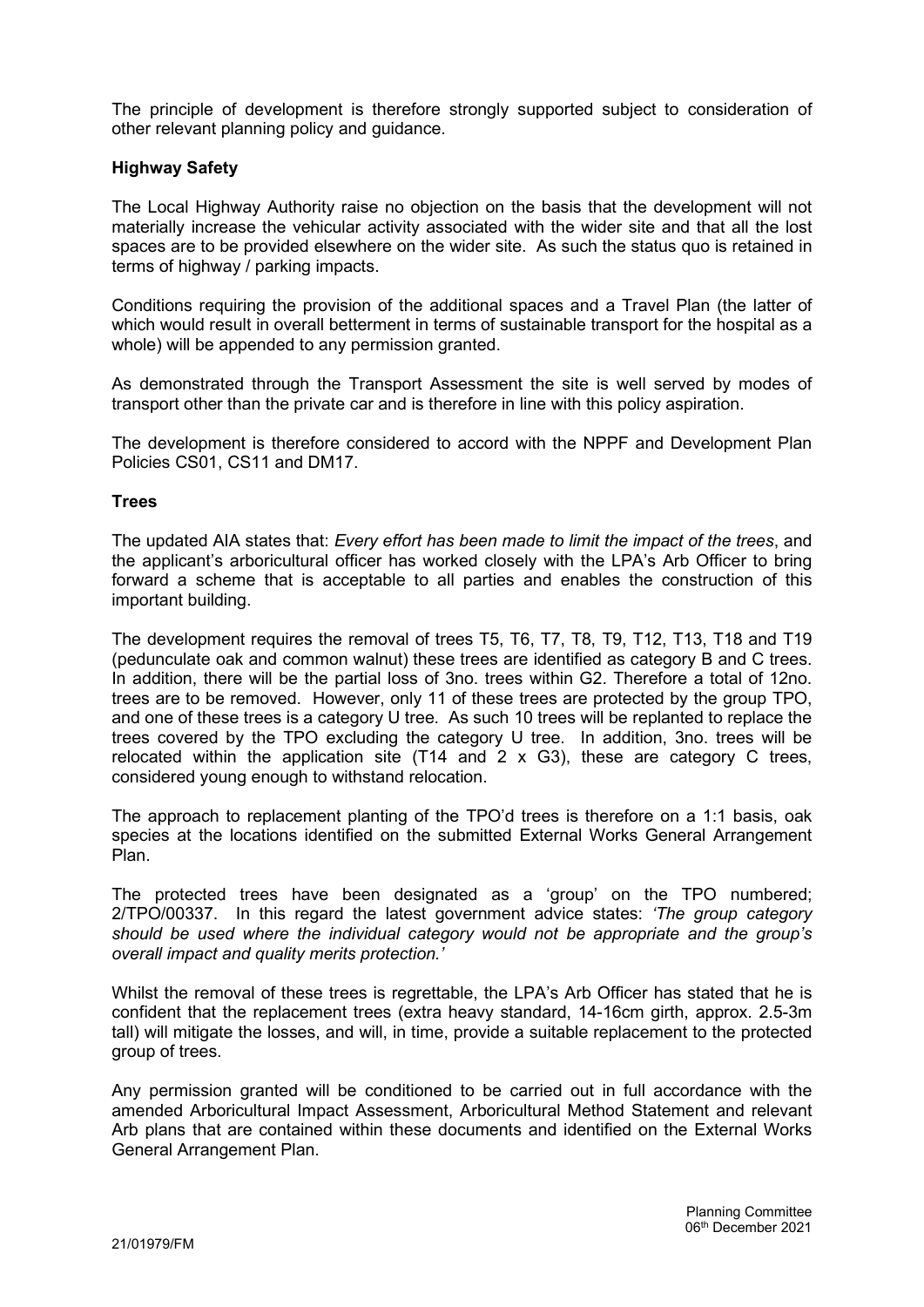# Visual Amenity

The materials palate across the wider site varies as a result of the evolution of the hospital and new constructions over time. It is largely buff brick, with white/grey partial cladding, cream render and flat roofs.

It is considered that the two storey, flat roof building, that is to be clad in seren gold Europanels above a grey brick plinth, will nestle appropriately within the context of the neighbouring staff facility buildings to the north and the Day Surgery Unit to the west.

It is acknowledged the site lies on higher ground than the day nursery to the south, and will therefore, when viewed from Gayton Road, be viewed above the roof line of the day nursery in the foreground. However, the scale will still be lower than the existing tree belt to the north the latter of which will continue to be viewed beyond.

Whilst the building will be clearly visible, it is considered its scale, mass, design and materials are acceptable given its location within the wider hospital site and the existing hospital buildings.

Details of subsidiary building (transformer and fencing in immediate the vicinity thereof) shall be suitably conditioned.

### Neighbour Amenity

The building is separated from all existing residential properties by existing built form associated with the hospital. There would therefore be no material overbearing, overshadowing or overlooking issues. As such CSNN raise no objections in relation to neighbour amenity given the distances and existing structures separating the building and existing residential uses.

A noise impact assessment accompanied the application and CSNN have requested a condition relating to this assessment. However, given the distances and means of separation outlined above, such a condition is not considered reasonable or necessary.

### Flood Risk and Drainage

A Flood Risk Assessment (FRA) and Surface Water Drainage Strategy, in line with national guidance has been prepared and accompanies the planning application. The FRA identifies that the Site lies within land categorised as Flood Zone 1, which is land of the lowest probability of flooding, notably the site itself is raised.

The FRA advises a hospital is considered 'More vulnerable' development but which is appropriate in Zone 1 and the exception test is not required.

The Strategy identifies that foul will be discharged to the mains. Surface water runoff from the proposed building shall discharge to the existing surface drainage system at a restricted rate of 10 litres/sec for all storm events up to and including the % AEP event with a 40% allowance for climate change. This a betterment compared to the predevelopment run-off rates.

### **Ecology**

A preliminary ecological appraisal accompanies the application.

This identifies the main habitats on site as amenity grass and scattered trees.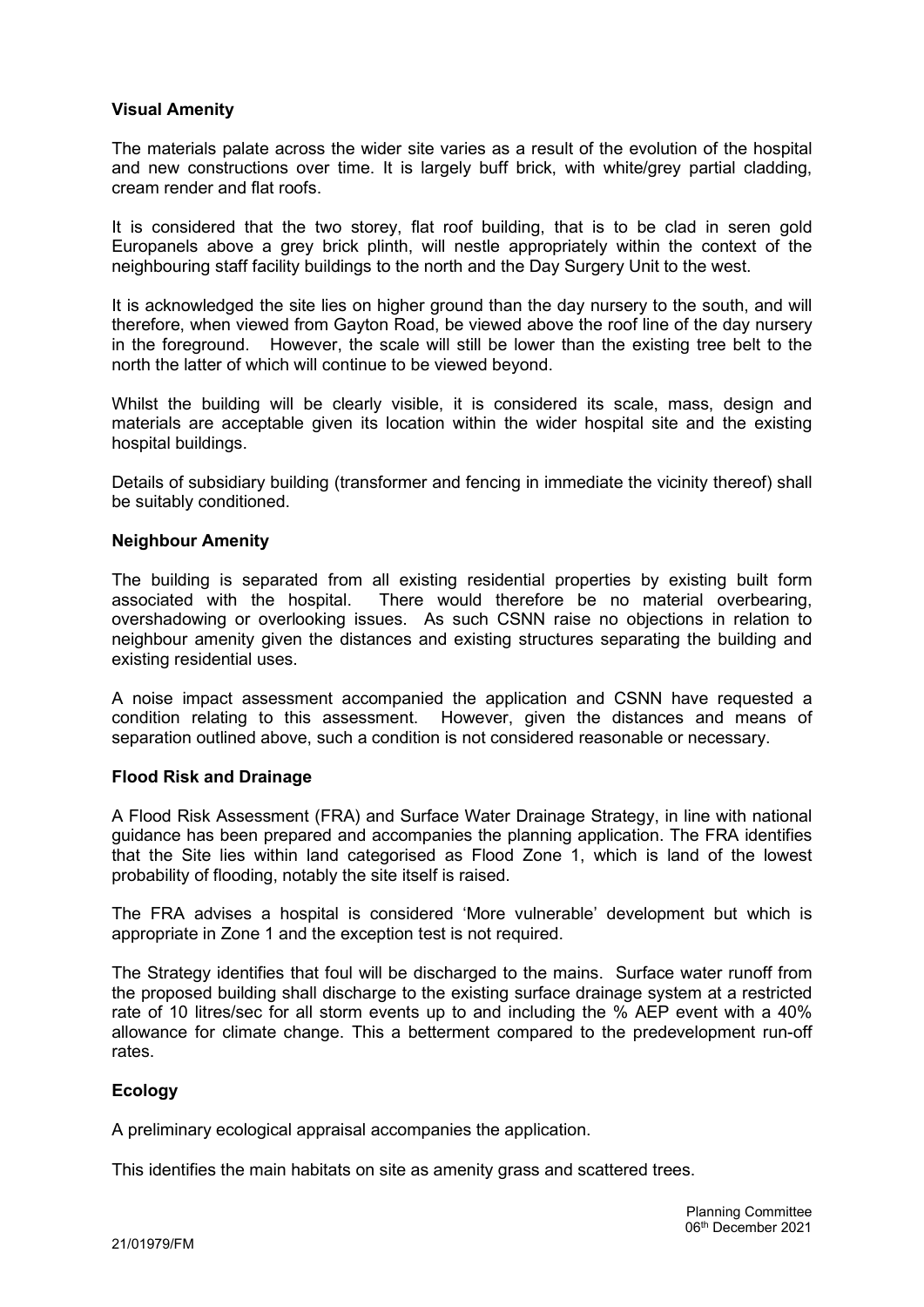Potential ecological constraints include: nesting birds, foraging and commuting bats, hedgehog, badgers and common amphibians. However, this is limited due to the existing nature of the site (an active car park) and mitigation in the form of bat and bird boxes on the building and retained trees which will be suitably conditioned if permission is granted.

No further survey works are required although precautionary working methods in relation to the construction phase (in relation to badgers, common amphibians and hedgehogs) are suggested. It also suggests that suitable vegetation (for nesting birds) should be removed outside of the breeding bird season (March to September). In relation to this latter point as these areas have already been removed (outside of the breeding season) it is not necessary to condition this element.

However, precautionary working methods and the provision of bat and bird boxes will be suitably conditioned if permission is granted.

The development is therefore considered to accord with the NPPF and Development Plan Policies CS01, CS03 and CS12.

### Crime and Disorder

The Police Architectural Liaison Officer (PALO) made a number of recommendations. However, these were issues that extended beyond planning and could not therefore be conditioned. Notwithstanding this the hospital and PALO are working together outside of the planning system to ensure a development that is a secure as possible.

### Other Material Considerations

EIA: The application was screened in terms of EIA. The conclusion of the screening is that the development is not EIA development.

Waste management will be dealt with as part of the wider hospital strategy, with provision internally to the building only for separating waste as appropriate.

The Contamination Desk Study confirms the Site is considered to have an overall low to very low risk of significant contamination on Site. Contamination matters are therefore not a constraint to the proposed development, and the CSNN team has confirmed that they only require a condition pertaining to any unexpected contamination.

# The Planning Balance

There are three overarching objectives the Government consider will enable the achievement of sustainable development, these are interdependent and need to be mutually supportive of each other, and are:

a) an economic objective

b) A social objective and

c) An environmental objective.

Taking each in turn:

a) An Economic Objective: there are significant benefits associated with the development proposals. The construction industry is recognised as an important provider of economic growth and therefore in direct economic benefits to the construction industry will arise as a result of the development. The Applicant is utilising underused land now instead of the need to purchase further land at a cost to the state and thus the economy. Whilst it is not expected new jobs will be created, as this is delivering a facility to deal with existing pressures, it will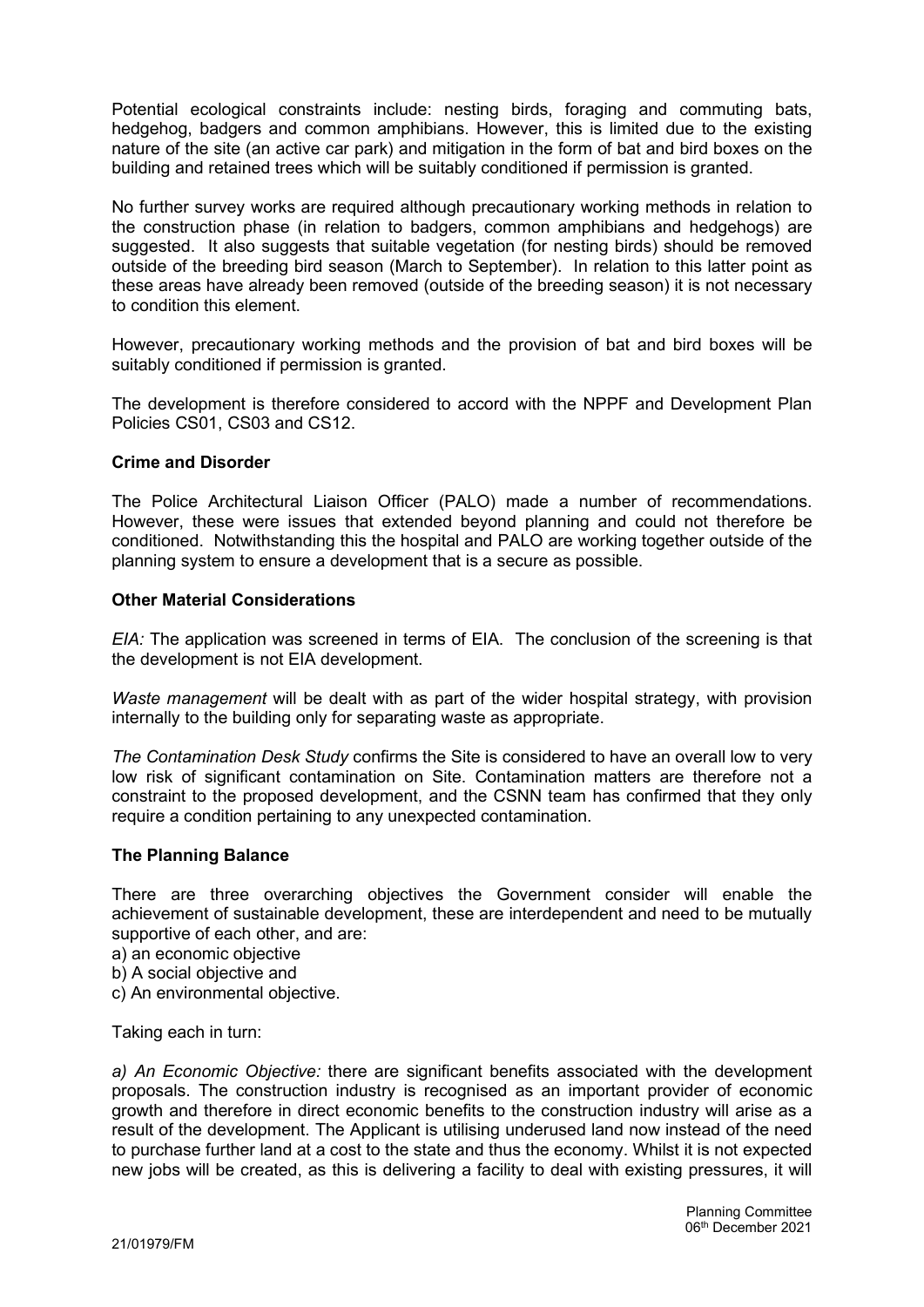enable the retention of existing medical and service staff. This weighs heavily in favour of the proposed development.

b) A Social Objective: the application promotes the delivery of infrastructure that supports the health and wellbeing of the local population. This weighs heavily in favour of the proposed development.

c) An Environmental Objective: the proposal will reuse existing previously developed land with the target minimum BREEAM 'very good' rating (although this is outside of the remit of the planning system), and will require the submission and implementation of a Travel Plan (within 12 months of the first use of the building) which will result in overall betterment in relation to sustainable transportation for the site as a whole. However, the development would result in the loss of 11 mature category B and C trees, 10 of which are covered by a group TPO, which is regrettable. These are to be replaced with appropriate replacement trees that over time will fully mitigate the loss. This suggests a neutral outcome, albeit some time into the future.

# **CONCLUSION**

The development is necessary in terms of the quality of operation of the hospital, which serves a wide area and has vital social and indeed economic function. The NPPF makes is clear that such development should be supported wherever possible, and local policy strongly supports the proposal in principle.

Notwithstanding this, the development will have some negative impact in relation to the loss of 11 mature trees (10 of which are protected.) However, this loss is mitigated to an extent by the provision of 10 trees to replace those covered by the group TPO, and the LPA's Arboricultural Officer raises no objection. The 59 car parking spaces that were lost are being accommodated elsewhere on the wider site, and this will be conditioned if permission is granted. A Travel Plan is also proposed to aid transport to and from the site.

Overall, it is considered that the strong policy support for this new medical facility, and the social and economic benefits it brings strongly outweigh any negative aspects, mainly the loss of the protected trees.

No objections have been received in relation to the proposed development that is considered to accord with the NPPF and Development Plan Policies CS01, 03, 08, 10, 11, 12, 13, DM1, 2, 9, 15 and 17.

It is therefore recommended that this application be approved subject to the following conditions.

# RECOMMENDATION:

APPROVE subject to the imposition of the following condition(s):

1 Condition: The development hereby permitted shall be completed in accordance with the following approved plans drawing nos:

END-IBI-XX-XX-PL-A-700-0002 Rev.P2 Site Location Plan END-IBI-XX-XX-PL-A-700-0003 Rev.P1 Site Plan – Existing Site Levels END-IBI-XX-XX-PL-A-700-0008 Rev.P2 Retaining Wall Elevations END-IBI-XX-XX-PL-A-700-0009 Rev.P2 Site Plan – Displacement Car Park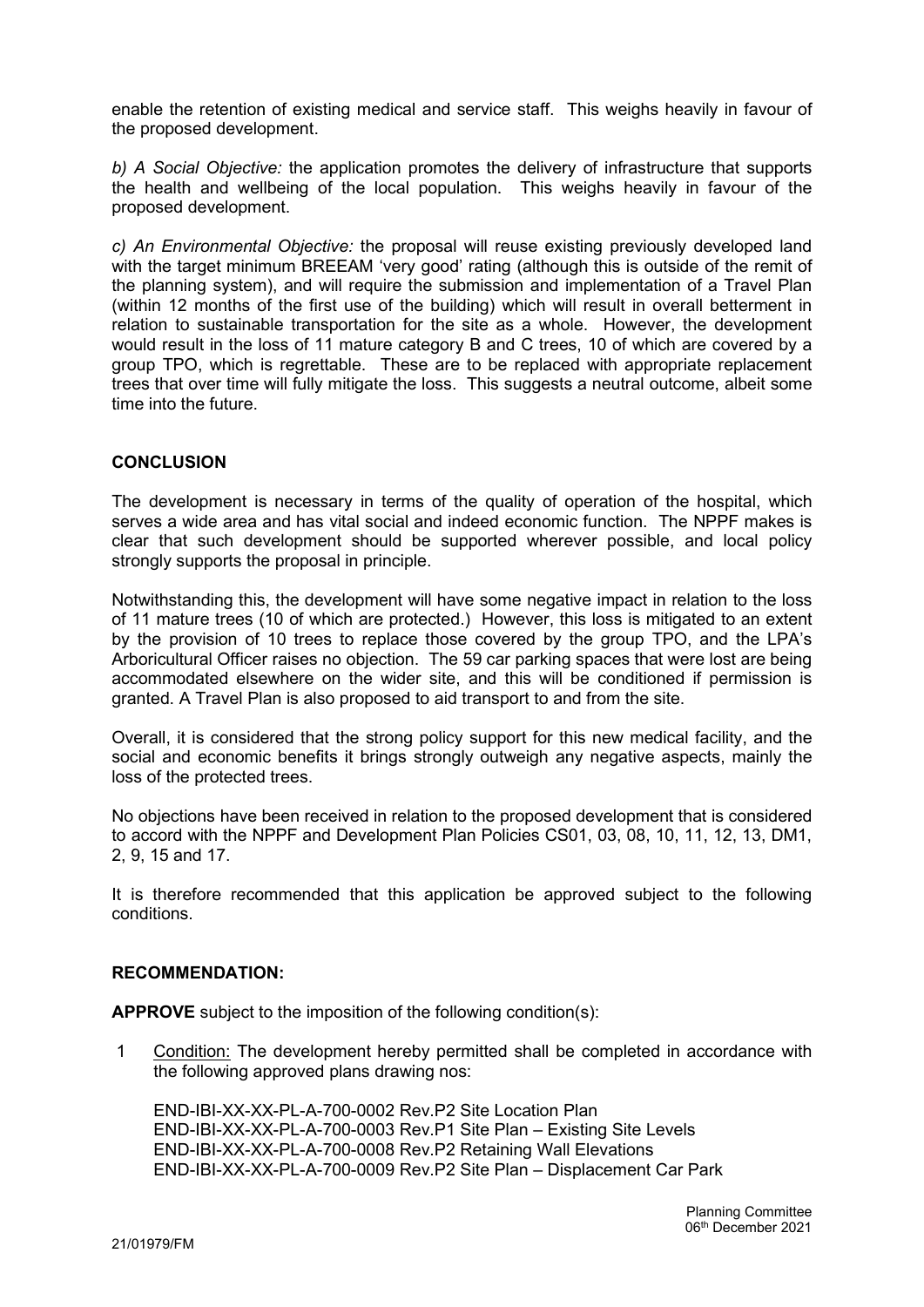END-IBI-XX-XX-GA-LA-700-0001 Rev.P7 External Works General Arrangement Plan END-IBI-XX-GF-SP-A-700-0001 Rev.P9 Site Plan END-IBI-WB-GF-PL-A-200-0001 Rev.P6 Ground Floor Plan END-IBI-WB-01-PL-A-200-0002 Rev.P6 First Floor Plan END-IBI-WB-R1-PL-A-240-0001 Rev.P1 Roof Plan END-IBI-WB-XX-EL-A-200-0001 Rev.P5 General Arrangement Elevations END-IBI-WB-XX-SE-A-200-0005 Rev.P4 General Arrangement Sections END-DSS-WB-00-DR-E-68001 Rev.P4 Proposed Ground Floor Security Layout END-IBI-XX-XX-LL-A-700-0006 P1 Gas Cylinder and Water Tank Enclosure

- 1 Reason: For the avoidance of doubt and in the interests of proper planning.
- 2 Condition: The development hereby permitted shall be carried out in full accordance with the Arboricultural Impact Assessment (Ref: 210820 1316 AIA V3 dated 5 November 2021) and the Arboricultural Method Statement (Ref:21108 1316 AMS V1 dated 10 November 2011) and the plans contained therein as well as in accordance with drawing no: END-IBI-XX-XX-GA-LA-700-0001 Rev.P7 External Works General Arrangement Plan.
- 2 Reason: To ensure that the existing trees are properly protected and that the replacements are compatible in accordance with the NPPF and Development Plan.
- 3 Condition: Within three months of the date of this permission the 59 displaced car parking spaces shall be shall be laid out, demarcated, levelled, surfaced and drained in accordance with drawing no: END-IBI-XX-XX-PL-A-700-0009 Rev.P2 Site Plan – Displacement Car Park. The spaces shall thereafter be retained for that specific purpose.
- 3 Reason: To ensure the permanent availability of sufficient parking / manoeuvring areas in the interests of satisfactory development and highway safety in accordance with the NPPF and Development Plan.
- 4 Condition: Prior to the first use of the development hereby permitted, or in accordance with a programme to be agreed in writing with the Local Planning Authority, all hard and soft landscape works shall be carried out in accordance with drawing no: END-IBI-XX-XX-GA-LA-700-0001 Rev.P7 External Works General Arrangement Plan. Any trees or plants that within a period of 5 years from the completion of the development die, are removed or become seriously damaged or diseased, shall be replaced in the next planting season with others of similar size and species as those originally planted, unless the Local Planning Authority gives written approval to any variation.
- 4 Reason: To ensure that the work is carried out within a reasonable period in accordance with the NPPF.
- 5 Condition: Unless otherwise agreed in writing the development shall be carried out using the following materials on the main building:
	- Europanel F5 cladding (seren gold)
	- Grey brick plinth
	- Rainwater goods to match cladding (in terms of colour)
	- Window and door frames to be agreed in writing prior to their insertion.
- 5 Reason: To ensure a satisfactory external appearance and grouping of materials in accordance with the principles of the NPPF.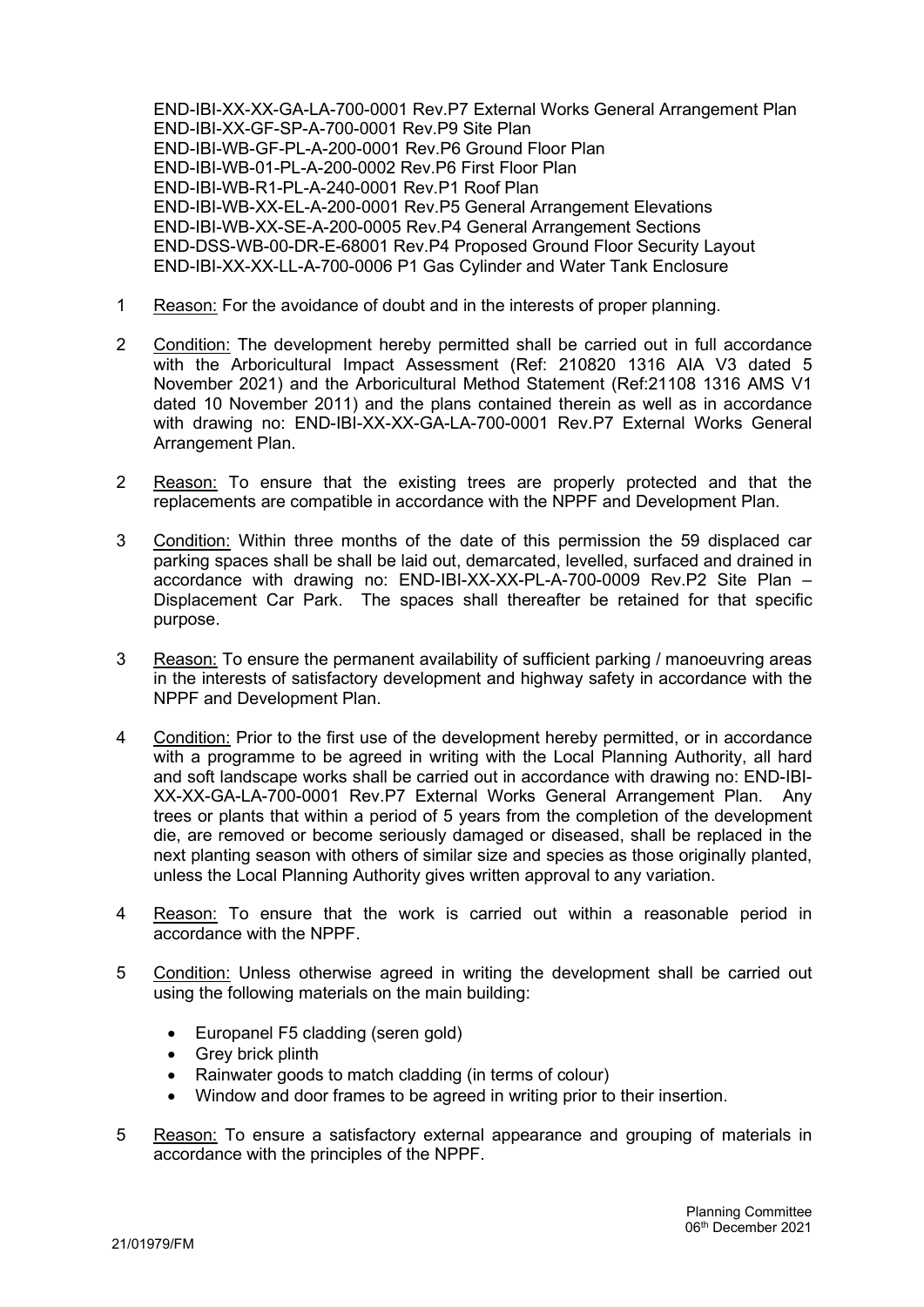- 6 Condition: In the event that contamination is found at any time when carrying out the approved development that was not previously identified it must be reported in writing immediately to the Local Planning Authority. An investigation and risk assessment must be undertaken in accordance with current best practice, and where remediation is necessary a remediation scheme must be prepared, which is subject to the approval in writing of the Local Planning Authority. Following completion of measures in the approved remediation scheme, a verification report must be prepared, which is subject to the approval in writing of the Local Planning Authority.
- 6 Reason: To ensure that risks from land contamination to the future users of the land and neighbouring land are minimised, together with those to controlled waters, property and ecological systems, and to ensure that the development can be carried out safely without unacceptable risks to workers, neighbours and other offsite receptors.
- 7 Condition: During the construction phase(s) of the development hereby permitted:
	- any debris is to be cleared by hand, and any common amphibians located moved carefully, by hand, to outside of the development area
	- all excavations shall be battened at a 45-degree angle or ramps shall be positioned to allow escape should animals become trapped and
	- all site machinery and materials shall be appropriately stored to avoid harm to animals
- 7 Reason: In the interests of biodiversity and geodiversity in accordance with the NPPF and Development Plan.
- 8 Condition: Prior to the first use of the development hereby permitted a plan, produced by a suitably qualified ecologist, that shows the locations of bat and bird boxes on the new building and retained trees shall be submitted to and approved in writing by the Local Planning Authority. The bat and bird boxes shall be erected on site in accordance with the approved plan prior to the first use of the development hereby permitted, unless otherwise agreed in writing by the Local Planning Authority, and shall thereafter be retained and maintained as approved.
- 8 Reason: In order to protect and enhance biodiversity and geodiversity in accordance with the NPPF and Development Plan.
- 9 Condition: Notwithstanding the approved plans prior to any works on the transformer and fencing in its immediate vicinity full details in the form of scale plans shall be submitted to and agreed in writing by the Local Planning Authority. The transformer and fencing shall be constructed / erected in accordance with the approved details.
- 9 Reason: For the avoidance of doubt and in the interests of proper planning.
- 10 Condition: Within 12 months of the first use of the development hereby permitted a Travel Plan (the details of which shall be submitted to and agreed in writing by the Local Planning Authority) shall be implemented in accordance with the timetable and targets contained therein and shall continue to be implemented as long as any part of the development is occupied subject to approved modifications agreed by the Local Planning Authority as part of the annual review.

Your attention is drawn to Informative 2 of this decision notice that relates to this condition.